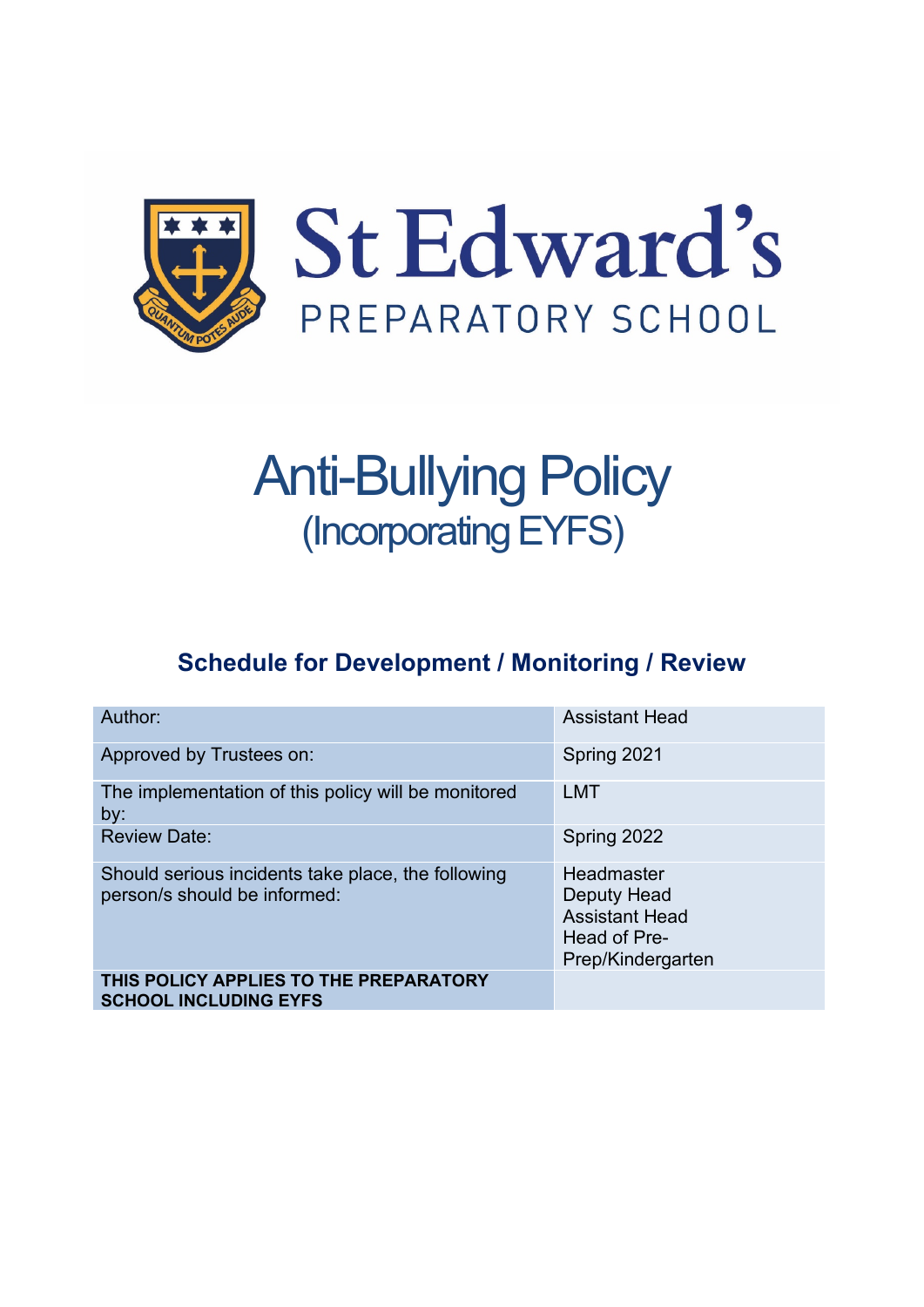# **Anti-Bullying Policy**

#### **Introduction**

This policy outlines the prevention and management of bullying in St Edward's Preparatory School. This policy has been drawn up as a result of staff discussion and has been presented to the School Trustees. The implementation of this policy is the responsibility of all the teaching staff. It must be reviewed annually. The School Trustees quality assure the effectiveness of the policy on an annual basis by auditing the processes including interviews with staff and pupils.

This policy complies with our duties under the Equality Act 2010 in respect of safeguarding and in respect of pupils with SEND.

The document, Preventing and Tackling Bullying (October 2014) was referred to in the development of this policy. This policy also reflects the DFE statutory requirements within Keeping Children Safe in Education (KCSIE January 2021), the Prevent Duty Guidance: for England and Wales (April 2019) and Prevent Duty (June 2015).

This policy should be read in conjunction with the School's Safeguarding Policy (which includes Child Protection Procedures and reporting bullying issues to external agencies, Prevent Duty and Radicalisation concerns), Prevent Policy, Well-Being Policy, Distance Learning Safeguarding Guidance, Behaviour, Rewards and Sanctions Policy, PSHE Policy (which references to British Values and the School's Ethos), Exclusion Policy, e-Safety Policy and the School's CPOMS (Child Protection Online Monitoring System) Policy (Management Information System for recording incidents).

Corporal punishments, or the threat of them, are not to be used under any circumstances.

The disciplinary action that will be taken against pupils who are found to have made malicious accusations against School staff is detailed in the School's Safeguarding Policy.

## **Aims**

St Edward's Preparatory School is committed to a policy of inclusion, equality and justice. We aim for all pupils to demonstrate excellent behaviour by promoting self-management of their own behaviour (please see Behaviour, Rewards and Sanctions Policy). Bullying is rare at St Edward's Preparatory School and our priority, in the first instance, is to prevent bullying, of any form, from taking place, and, in the second instance, should it take place, to manage the bullying effectively. St Edward's Preparatory School will not tolerate bullying of any kind and we aim to do everything possible to ensure that the pupils that attend our School do so free from fear. A bullying incident should be treated as a Child Protection concern when there is reasonable cause to suspect that a child is suffering or likely to suffer significant harm and, as such, may be reportable to the Police and/or Social Care.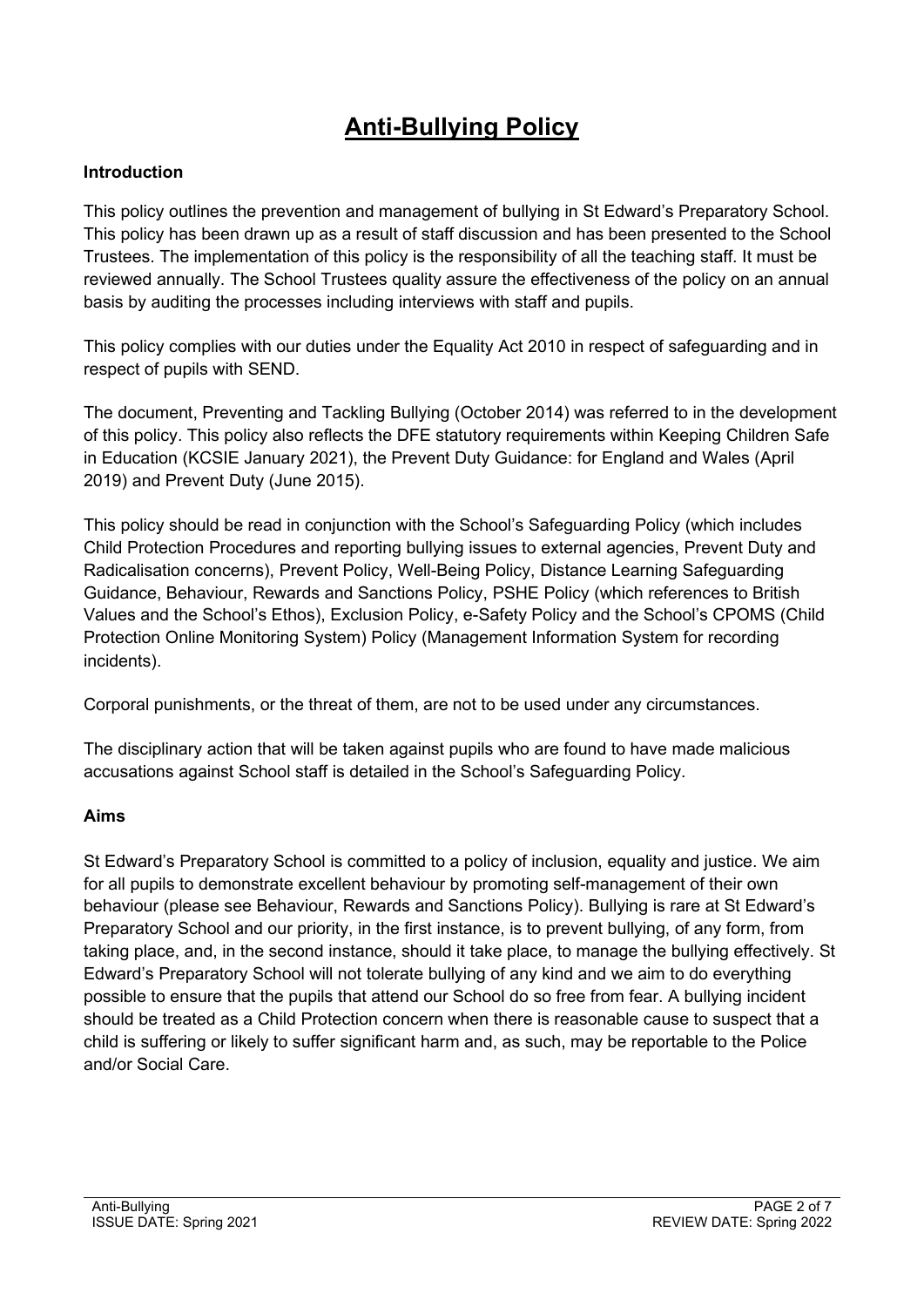The aim of this policy is to assist in the creation of an environment where we enable our pupils to be:

- Happy and Resilient
- Ambitious and Respectful
- Appreciative of self and other
- Equipped with a spiritual foundation and a strong moral code; ready to become positive and life-long contributors to society.

## **The Nature and Definition of Bullying**

The School recognises the seriousness of bullying in causing psychological and emotional damage.

There are many definitions of bullying, but it is generally accepted to be:

- Deliberately hurtful physically or emotionally (including aggression)
- Repeated often over a period of time
- Difficult for victims to defend themselves against.

It is important to note that if actions are perceived by an individual child as bullying, and these actions continue following knowledge of the perceived bullying, the School will act in accordance with this policy.

Bullying can take many forms, but four main types are:

- Physical hitting, kicking, taking belongings
- Verbal name calling, insulting, making offensive remarks
- Indirect spreading negative stories, unreasonable exclusion from social groups, being made the subject of malicious rumours
- Cyber social websites, mobile phones, text messages (including sexting), photographs, sextortion and email.

Research shows that name calling is the most common direct form. Pupils may be called names for a variety of reasons including: individual characteristics, ethnic origin, religion, nationality, gender, a form of disability, because a child is adopted or is a carer or it may be of a homophobic nature.

The School seeks to protect children and young people against the messages of all fundamentalist, extremist, supremacist and violent ideologies.

The current threat from terrorism in the United Kingdom may include the exploitation of vulnerable people, to involve them in terrorism or in activity in support of terrorism. The normalisation of extreme views may also make children and young people vulnerable to future manipulation and exploitation. The School is clear that this exploitation and radicalisation should be viewed as a safeguarding concern.

Pupils may become susceptible to radicalisation through a range of social, personal and environmental factors - it is known that violent extremists exploit vulnerabilities in individuals to drive a wedge between them and their families and communities. It is vital that school staff are able to recognise those vulnerabilities (see the School's Safeguarding Policy for these indicators).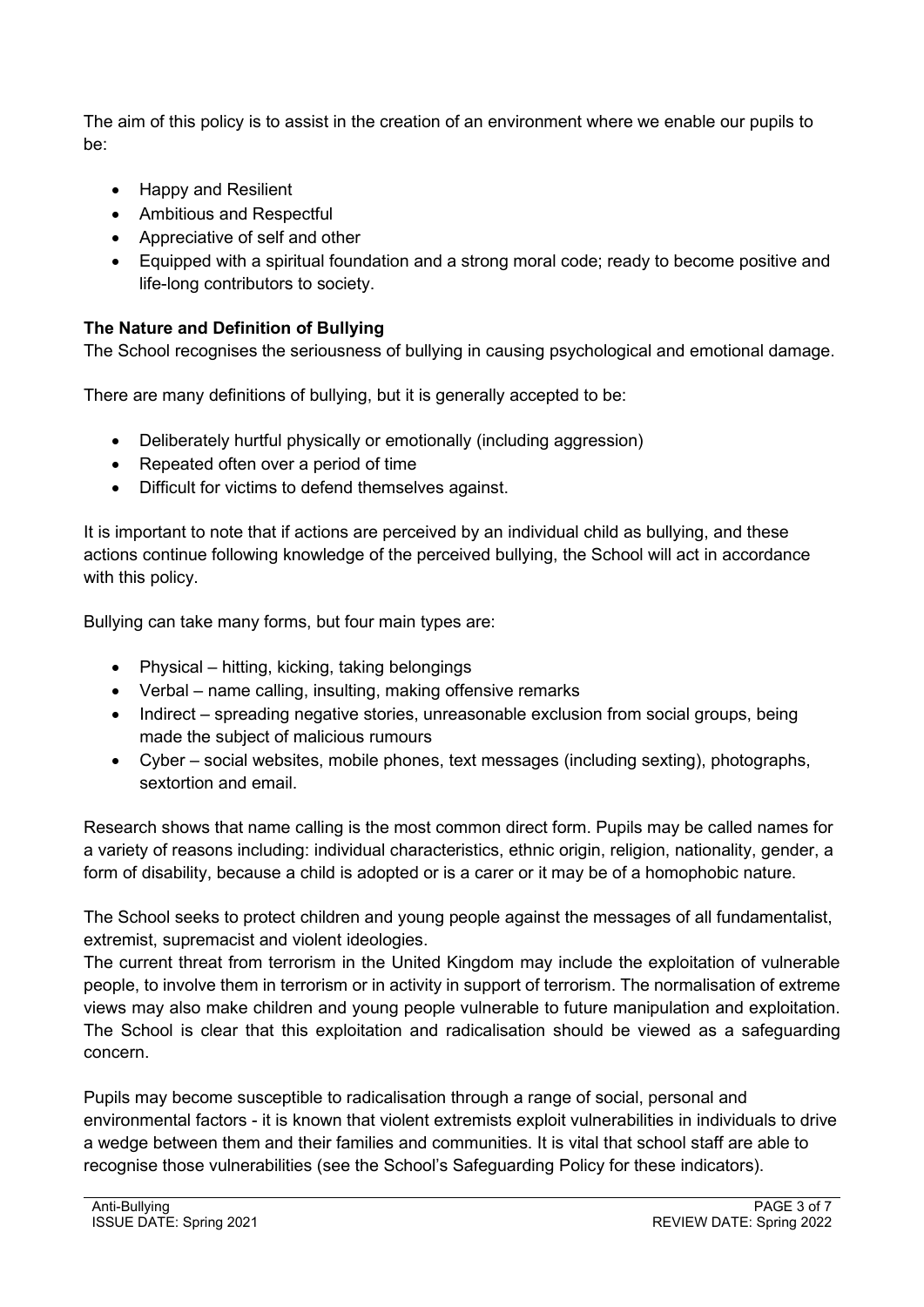As a result of technological advances and the increased availability/access to various technological devices, the School recognises that the pupils now have an increased risk of Cyber bullying. The School must make sure that the pupils are safe from terrorist and extremist propaganda material when accessing the Internet at school. Suitable filters must be in place (see eSafety and Safeguarding Policies). Pupils' understanding of bullying varies with age. Pre-Prep and, in some cases, Prep pupils may confuse bullying with an individual experience of inappropriate behaviour. In general, as pupils get older they tend to develop a more mature understanding.

## **School Arrangements for Preventing Bullying**

At St Edward's Preparatory School, we aim to prevent bullying by promoting self-management of own behaviour and by following a clear and structured set of sanctions should a pupil display unacceptable behaviour (please see Behaviour, Rewards and Sanctions Policy). In addition to this, we engage a number of further strategies/arrangements to help prevent bullying including:

- Using training services to provide identification of cyber bullying to staff, pupils and parents (visits take place annually)
- Using Sonicwall's internet security appliance as a filtering technology system is the School's attempt to prevent pupils from accessing inappropriate material online (please see e-Safety Policy)
- Teaching pupils about effective anti-bullying strategies in P.S.H.E. lessons, IT lessons, circle times, form time and assemblies
- Having a strong, monthly themed Ethos message delivered through assemblies
- Inviting different outside agencies in to School such as the NSPCC and The Police to deliver assemblies and/or workshops to the pupils
- Making use of curriculum opportunities to raise pupil's awareness e.g. through R.E., drama, story writing, literature etc.
- Listening carefully to pupils and taking a proactive approach
- Displaying posters to increase awareness of bullying and the help available
- Ensuring that the Anti-Bullying Policy is closely linked to the Behaviour, Rewards and Sanctions Policy
- Checking historical information recorded on CPOMS
- Well-being nurse sessions available to all- initiated by staff, parents or pupils
- Think Good, Feel Good sessions to build on a child's resilience, confidence, self-esteem
- Leadership and Resilience programme delivered by the Head to pupils in Years 5 and 6 to help develop their self-esteem, resilience and confidence

## **Procedure for identifying and managing bullying**

Bullying can take place anywhere and at any time. The School ensures that the pupils are aware that we have the same behavioural expectations out of school as we do in school.

During the School day, staff are vigilant in all areas of the School site but have an increased focus on the playing fields and playgrounds at break and lunch times to optimise the chance of identifying any inappropriate behaviour.

The School ensures that the pupils are aware that if they feel they are being bullied they need to report it to their class teacher or any teacher they feel able to.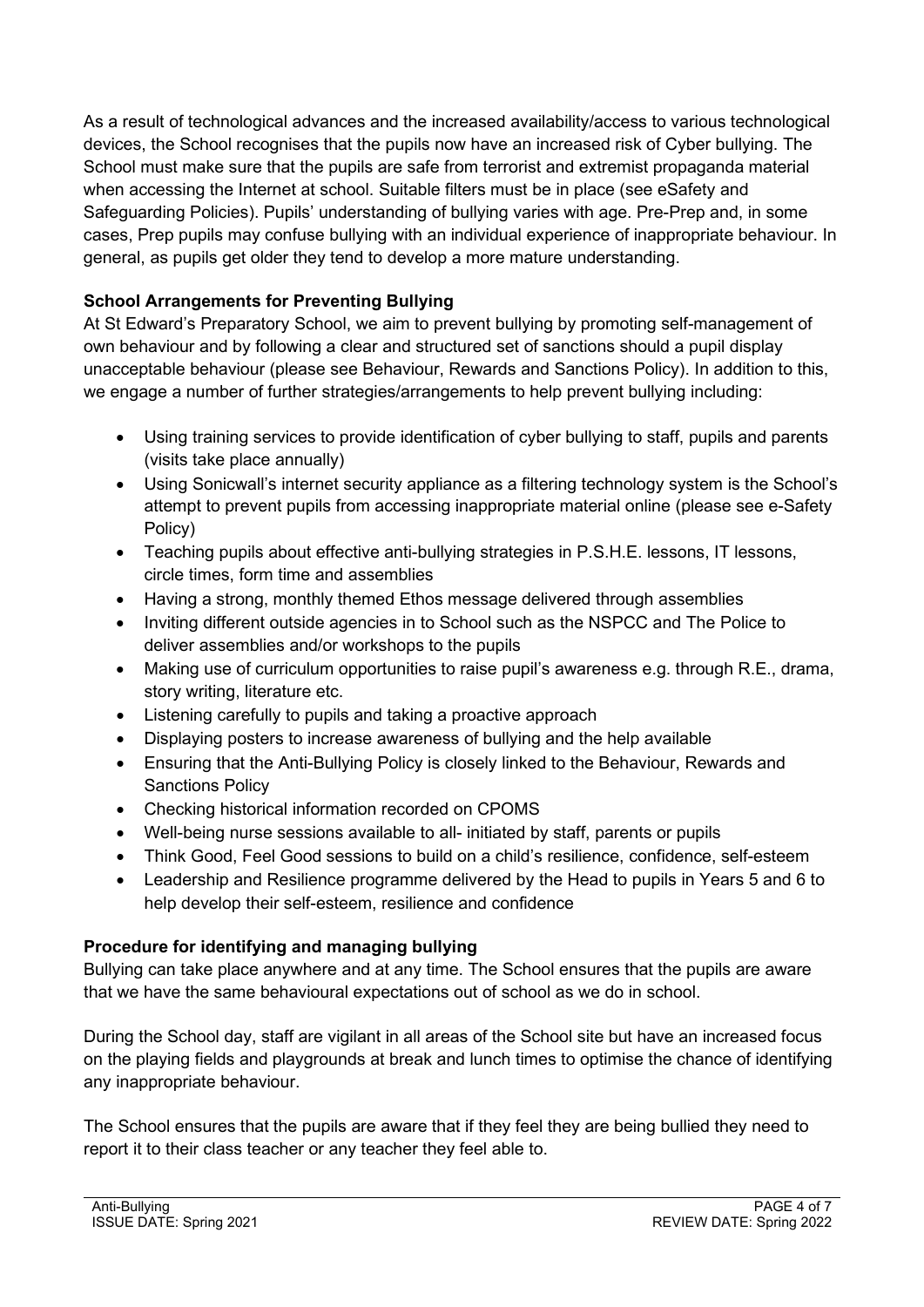If bullying is reported to a member of staff the following steps are followed:

- 1. Record on CPOMS alerting the Leadership and Management Team (LMT) and the relevant members of staff.
- 2. Reassure the pupil that the School will deal with the incidents appropriately and in a timely manner.
- 3. Advise the pupil that the Assistant Head would like to discuss the incidents with them and arrange a time for the Assistant Head and pupil to meet in the Pastoral Suite (the member of staff who the incident was reported to may also attend the meeting).

Steps to follow after the meeting with the pupil who has reported the bullying:

- 1. Assistant Head to meet with the pupils identified in the conversation.
- 2. Review all known and disclosed information.
- 3. If bullying has been/is taking place\*, arrange for the pupil who has been bullied to meet with the Headmaster and Assistant Head to provide reassurance and establish whether the pupil requires pastoral support.
- 4. Arrange for the pupil/s who have been/are carrying out the bullying to meet with the Headmaster.
- 5. Place the pupil/s on a Headmaster's Report Card.
- 6. Assistant Head to notify all parents of the pupils involved.
- 7. Record on CPOMS.
- 8. Headmaster to meet with the pupil/s on the Headmaster's Report Card at the end of one week and decide whether the pupil/s need to remain on a Headmaster's Report Card.
- 9. If the pupil/s remain on the Headmaster's Report Card, a meeting is requested with the parents.
- 10. Headmaster explains the next steps to the parents.
- 11. Record on CPOMS.

Behavioural expectations and sanctions are age and stage appropriate.

\*If bullying has not taken place but inappropriate behaviour towards the pupil has, then refer to the sanctions detailed in the Behaviour, Rewards and Sanctions Policy and provide appropriate pastoral support to the pupil who feels like they have been bullied, if required.

In cases of severe and/or persistent bullying, strong sanctions such as exclusion may be necessary.

#### **Record Keeping and Monitoring**

Information and communication related to any bullying or suspected bullying is recorded on CPOMS.

The Leadership Management Team (LMT) are alerted to all bullying or suspected bullying incidents recorded on CPOMS and there is an opportunity to discuss the information further at the LMT meetings. All historical information on CPOMS can be viewed by the LMT.

CPOMS is also used as a record to assist with the pupils' transition between year groups within our School and the transition to Senior Schools.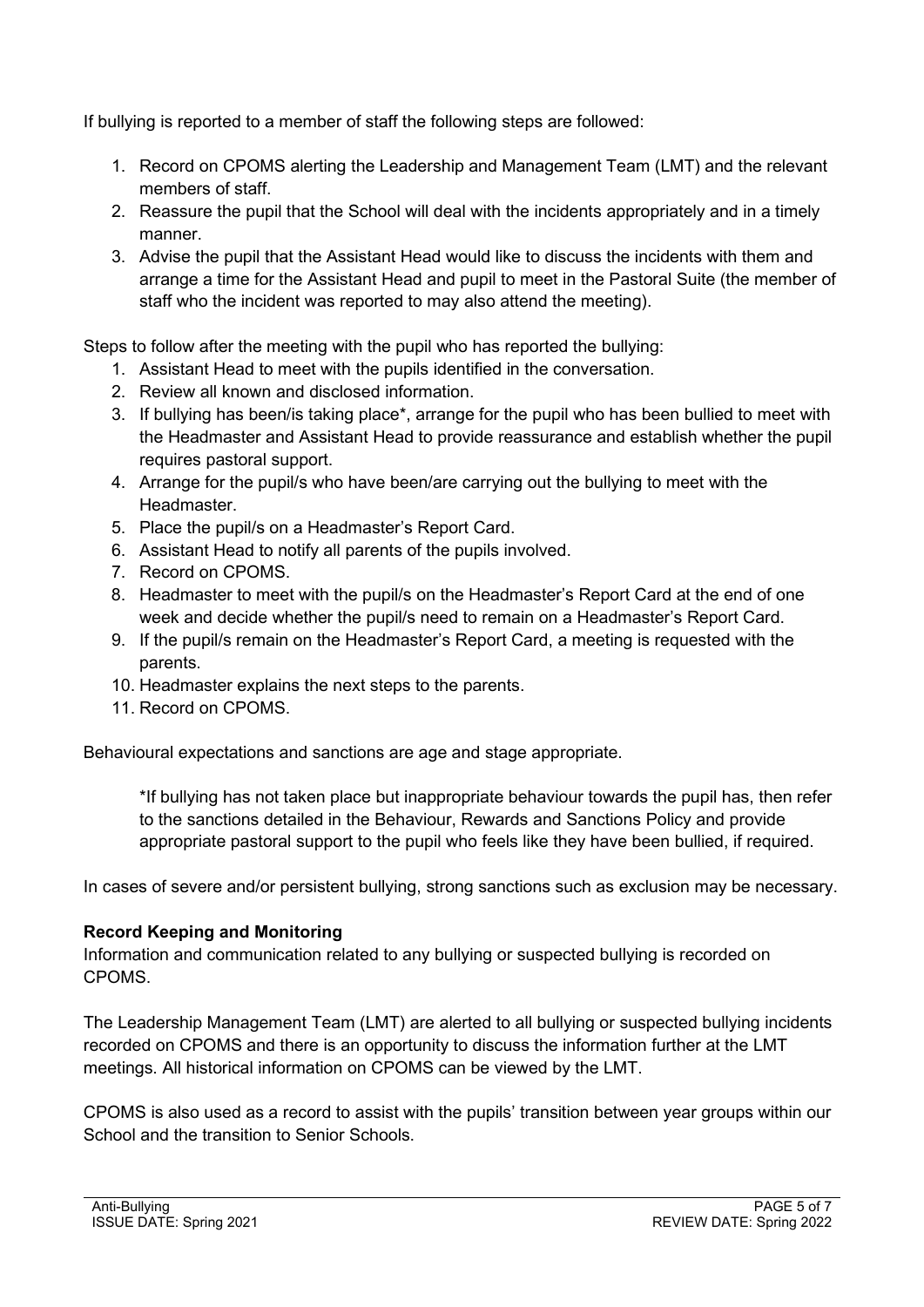During our annual Self Evaluation Week, the pupils are asked to report on bullying which results in the generation of statistical information. Every two years the Gloucestershire Healthy Living and Learning (GHLL) carry out an Online Pupil Survey (OPS) linked to all areas of a child's pastoral needs. St Edward's have opted in to this service and from this data, we can analyse behaviours, patterns, concerns and act on them This information can be used to identify areas that need to be improved and to assist in the review of the policy.

#### **The Role of Parents**

Parental support is one of the keys to the success of our Anti-Bullying Policy. We aim to consult and communicate with parents on a regular basis.

We ask parents to:

- Look out for unusual behaviour in their children for example, they may suddenly not wish to attend school, feel ill regularly, or not complete work to their usual standard
- Always take an active role in their child's education. Enquire how their day has gone, who they have spent their time with, etc.
- Inform School immediately if they feel their child may be a victim of bullying behaviour. Trust that their complaint will be taken seriously and appropriate action will follow
- Not approach an identified child or involve an older child to deal with bullying if their child has been bullied but to inform School immediately
- Advise their child not to fight back as it can make matters worse
- Tell their child that it is not their fault that they are being bullied
- Reinforce the School's policy concerning bullying and make sure their child is not afraid to ask for help
- Discuss issues with their child if they know their child is involved in bullying and to inform the School. The matter will be dealt with appropriately.

Any parent contacting the School with a particular concern will always be taken seriously. The first point of contact for the parent is the pupil's teacher.

Teachers will:

- Recognise that the parent may be angry or upset
- Keep an open mind bullying can be difficult to detect. A lack of staff awareness does not mean that no bullying has occurred
- Remain calm and understanding
- Make it clear that the School does care and that appropriate action will be taken
- Explain the agreed School procedures and policy and ensure these are followed

The teacher will follow the numbered steps detailed for identifying and managing bullying.

If a parent does not feel that the situation has been dealt with adequately by the class teacher then the next stage of the complaints procedure is to contact the Assistant Head.